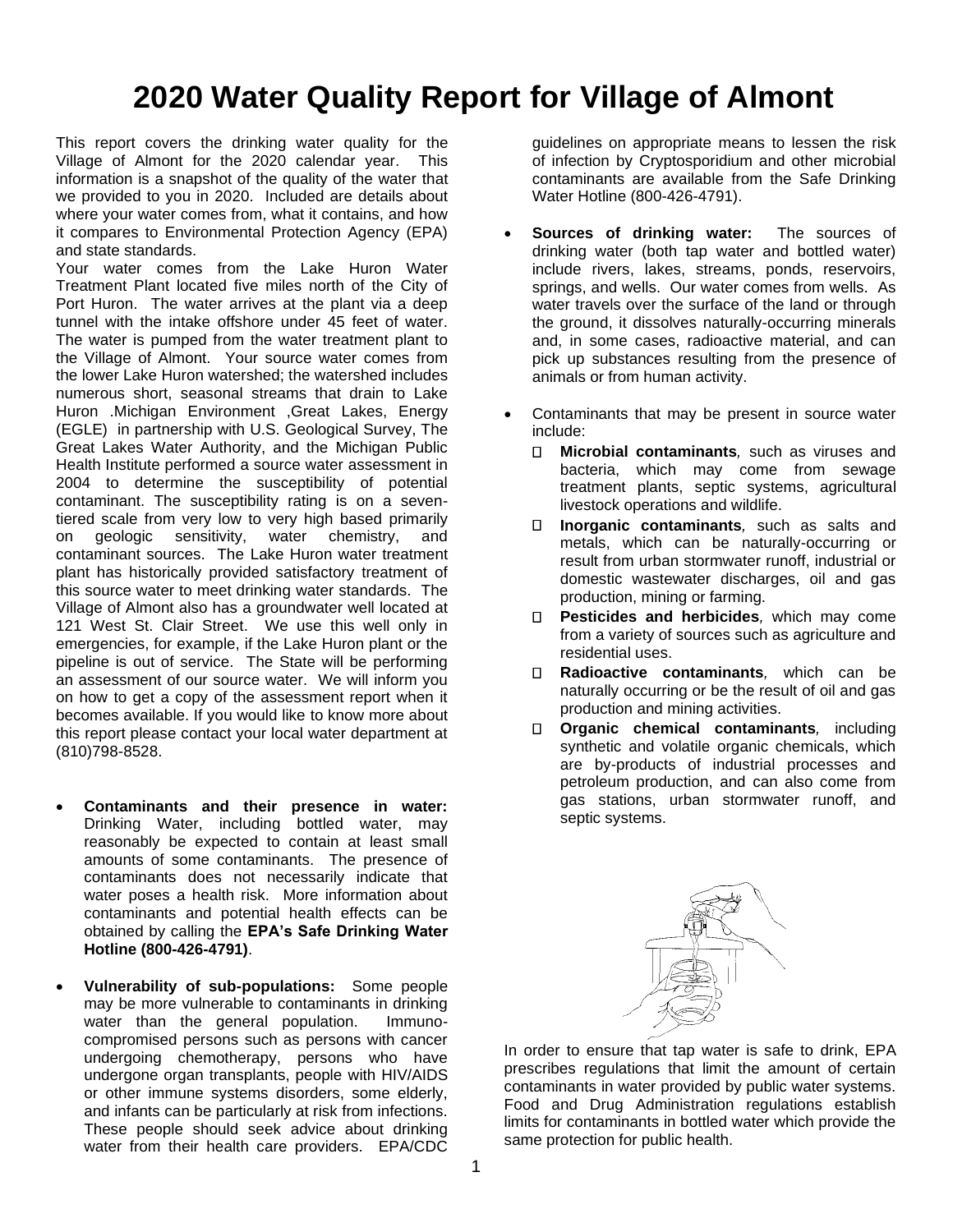### Water Quality Data

The table below lists all the drinking water contaminants that we detected during the 2020 calendar year. The presence of these contaminants in the water does not necessarily indicate that the water poses a health risk. Unless otherwise noted, the data presented in this table is from testing done January 1 – December 31, 2020. The State allows us to monitor for certain contaminants less than once per year because the concentrations of these contaminants are not expected to vary significantly from year to year. All of the data is representative of the water quality, but some are more than one year old.

#### **Terms and abbreviations used below:**

- Maximum Contaminant Level Goal (MCLG): The level of a contaminant in drinking water below which there is no known or expected risk to health. MCLGs allow for a margin of safety.
- Maximum Contaminant Level (MCL): The highest level of a contaminant that is allowed in drinking water. MCLs are set as close to the MCLGs as feasible using the best available treatment technology.
- Maximum Residual Disinfectant Level (MRDL): The highest level of a disinfectant allowed in drinking water. There is convincing evidence that addition of a disinfectant is necessary for control of microbial contaminants.
- Maximum Residual Disinfectant Level Goal (MRDLG): means the level of a drinking water disinfectant below which there is no known or expected risk to health. MRDLGs do not reflect the benefits of the use of disinfectants to control microbial contaminants.
- N/A: Not applicable ND: not detectable at testing limit ppb: parts per billion or micrograms per liter ppm: parts per million or milligrams per liter pCi/l: picocuries per liter (a measure of radioactivity).
- Action Level (AL): The concentration of a contaminant which, if exceeded, triggers treatment or other requirements that a water system must follow.

| Regulated<br>Contaminant        | MCL,<br>TT, or<br><b>MRDL</b> | <b>MCLG</b><br><b>or</b><br><b>MRDLG</b> | Level<br><b>Detected</b> | Range | Year<br><b>Sampled</b> | <b>Violation</b><br>Yes / No | <b>Typical Source of Contaminant</b>                                                                                             |
|---------------------------------|-------------------------------|------------------------------------------|--------------------------|-------|------------------------|------------------------------|----------------------------------------------------------------------------------------------------------------------------------|
| <b>Inorganic Contaminants</b>   |                               |                                          |                          |       |                        |                              |                                                                                                                                  |
| Arsenic<br>(ppb)                | 10                            | $\Omega$                                 | $\overline{2}$           | N/A   | 2014                   | no                           | Erosion of natural deposits; Runoff from<br>orchards; Runoff from glass and<br>electronics production wastes                     |
| Barium<br>(ppm)                 | $\overline{2}$                | $\overline{2}$                           | 0.02                     | N/A   | 2014                   | no                           | Discharge of drilling wastes; Discharge of<br>metal refineries; Erosion of natural<br>deposits                                   |
| Fluoride<br>(ppm)               | 4                             | 4                                        | 0.70                     | N/A   | 2020                   | no                           | Erosion of natural deposits; Water additive<br>which promotes strong teeth; Discharge<br>from fertilizer and aluminum factories. |
| $S$ odium <sup>1</sup><br>(ppm) | N/A                           | N/A                                      | 48                       | N/A   | 2020                   | no                           | Erosion of natural deposits.                                                                                                     |
| <b>Radioactive Contaminants</b> |                               |                                          |                          |       |                        |                              |                                                                                                                                  |
| Alpha emitters<br>(pCi/L)       | 15                            | $\Omega$                                 |                          |       |                        |                              | Erosion of natural deposits                                                                                                      |
| Combined radium<br>(pCi/L)      | 5                             | 0                                        | 0.33                     | N/A   | 2014                   | no                           | Erosion of natural deposits                                                                                                      |

*Stand by Well # 3 '' Saint Clair Street'', used for emergencies only*

 $\frac{1}{2}$  Sodium is not a regulated contaminant.

<sup>2</sup> 90 percent of the samples collected were at or below the level reported for our water.

**Information about lead:** If present, elevated levels of lead can cause serious health problems, especially for pregnant women and young children. Lead in drinking water is primarily from materials and components associated with service lines and home plumbing. The Village of Almont is responsible for providing high quality drinking water but cannot control the variety of materials used in plumbing components. When your water has been sitting for several hours, you can minimize the potential for lead exposure by flushing your tap from 30 seconds to 2 minutes before using water for drinking or cooking. If you are concerned about lead in your water, you may wish to have your water tested .information on lead in drinking water ,testing methods ,and steps you can take to minimize exposure is available from the Safe Drinking Water Hotline, or at http://www.epa.gov/safewater/lead. Village of Almont performs required lead and copper sampling and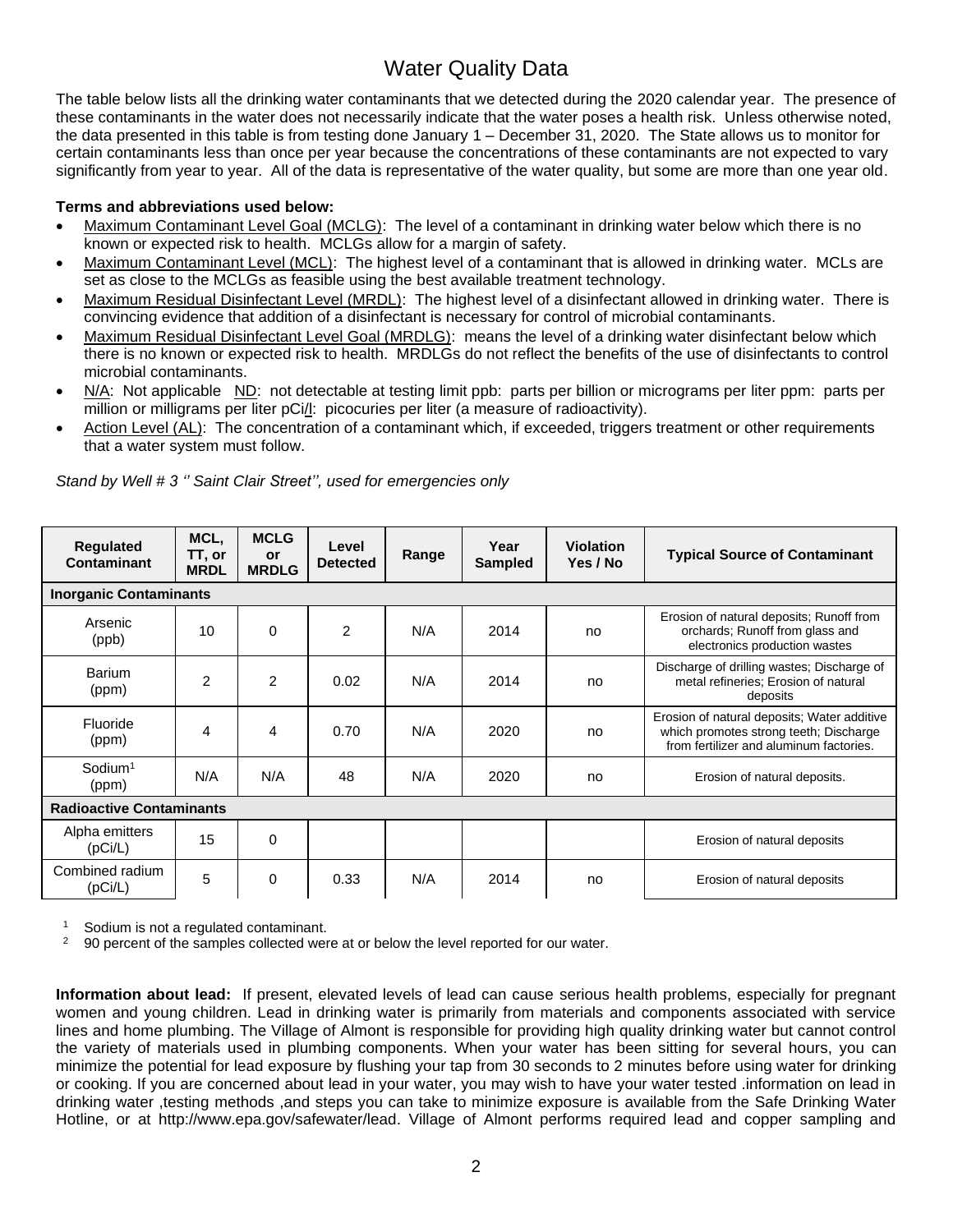testing in our community. Water consumers also have a responsibility to maintain the plumbing in their homes and businesses, and can take steps to limit their exposure to lead.

Monitoring and Reporting to the Department of Environmental Quality (DEQ) Requirements: The State of Michigan and the U.S. EPA require us to test our water on a regular basis to ensure its safety. We met all the monitoring and reporting requirements for 2020.

We will update this report annually and will keep you informed of any problems that may occur throughout the year, as they happen. Copies are available at Village offices and published in the Tri-City Times and available on the Villages web site. This report will not be sent to you.

For more information, please contact Mr. Bryan Treat, Village of Almont, 817 North Main Street, Almont, MI, 48003 at 810- 798-8528.

Monitoring and Reporting to the DEQ Requirements: The State and EPA require us to test our water on a regular basis to ensure its safety. We met all the monitoring and reporting requirements for 2019. We are committed to providing you safe, reliable, and healthy water. We are pleased to provide you with this information to keep you fully informed about your water. We will be updating this report annually, and will also keep you informed of any problems that may occur throughout the year, as they happen.

We invite public participation in decisions that affect drinking water quality. You are invited to attend the Village Council meetings held the first and third Tuesday of each month at 7:30 p.m. at the Almont Municipal Building. For more information about your water, or the contents of this report, contact Bryan Treat at (810) 798-8528. For more information about safe drinking water, visit the U.S. Environmental Protection Agency at [www.epa.gov/safewater/.](http://www.epa.gov/safewater/)

| Symbol       | Abbreviation                                | Definition/Explanation                                                                                                                                                                                           |  |  |  |  |
|--------------|---------------------------------------------|------------------------------------------------------------------------------------------------------------------------------------------------------------------------------------------------------------------|--|--|--|--|
| $\, >$       | Greater than                                |                                                                                                                                                                                                                  |  |  |  |  |
| °C           | Celsius                                     | A scale of temperature in which water freezes at 0° and boils at<br>100° under standard conditions.                                                                                                              |  |  |  |  |
| <b>AL</b>    | <b>Action Level</b>                         | The concentration of a contaminant, which, if exceeded, triggers<br>treatment or other requirements which a water system must<br>follow.                                                                         |  |  |  |  |
| HAA5         | <b>Haloacetic Acids</b>                     | HAA5 is the total of bromoacetic, chloroacetic, dibromoacetic,<br>dichloroacetic, and trichloroacetic acids. Compliance is based on<br>the total.                                                                |  |  |  |  |
| <b>LRAA</b>  | Locational Running Annual Average           | The average of analytical results for samples at a particular<br>monitoring location during the previous four quarters.                                                                                          |  |  |  |  |
| <b>MCL</b>   | <b>Maximum Contaminant Level</b>            | The highest level of a contaminant that is allowed in drinking<br>water. MCLs are set as close to the MCLGs as feasible using the<br>best available treatment technology.                                        |  |  |  |  |
| <b>MCLG</b>  | Maximum Contaminant Level Goal              | The level of contaminant in drinking water below which there is no<br>known or expected risk to health.                                                                                                          |  |  |  |  |
| <b>MRDL</b>  | Maximum Residual Disinfectant Level         | The highest level of disinfectant allowed in drinking water. There<br>is convincing evidence that addition of a disinfectant is necessary<br>for control of microbial contaminants.                              |  |  |  |  |
| <b>MRDLG</b> | Maximum Residual Disinfectant Level<br>Goal | The level of a drinking water disinfectant below which there is no<br>known or expected risk to health. MRLDG's do not reflect the<br>benefits of the use of disinfectants to control microbial<br>contaminants. |  |  |  |  |
| n/a          | not applicable                              |                                                                                                                                                                                                                  |  |  |  |  |
| <b>ND</b>    | Not Detected                                |                                                                                                                                                                                                                  |  |  |  |  |
| <b>NTU</b>   | <b>Nephelometric Turbidity Units</b>        | Measures the cloudiness of water.                                                                                                                                                                                |  |  |  |  |
| pCi/L        | <b>Picocuries Per Liter</b>                 | A measure of radioactivity                                                                                                                                                                                       |  |  |  |  |
| ppb          | Parts Per Billion (one in one billion)      | The ppb is equivalent to micrograms per liter.<br>A microgram = 1/1000 milligram.                                                                                                                                |  |  |  |  |

## Key to the Detected Contaminants Table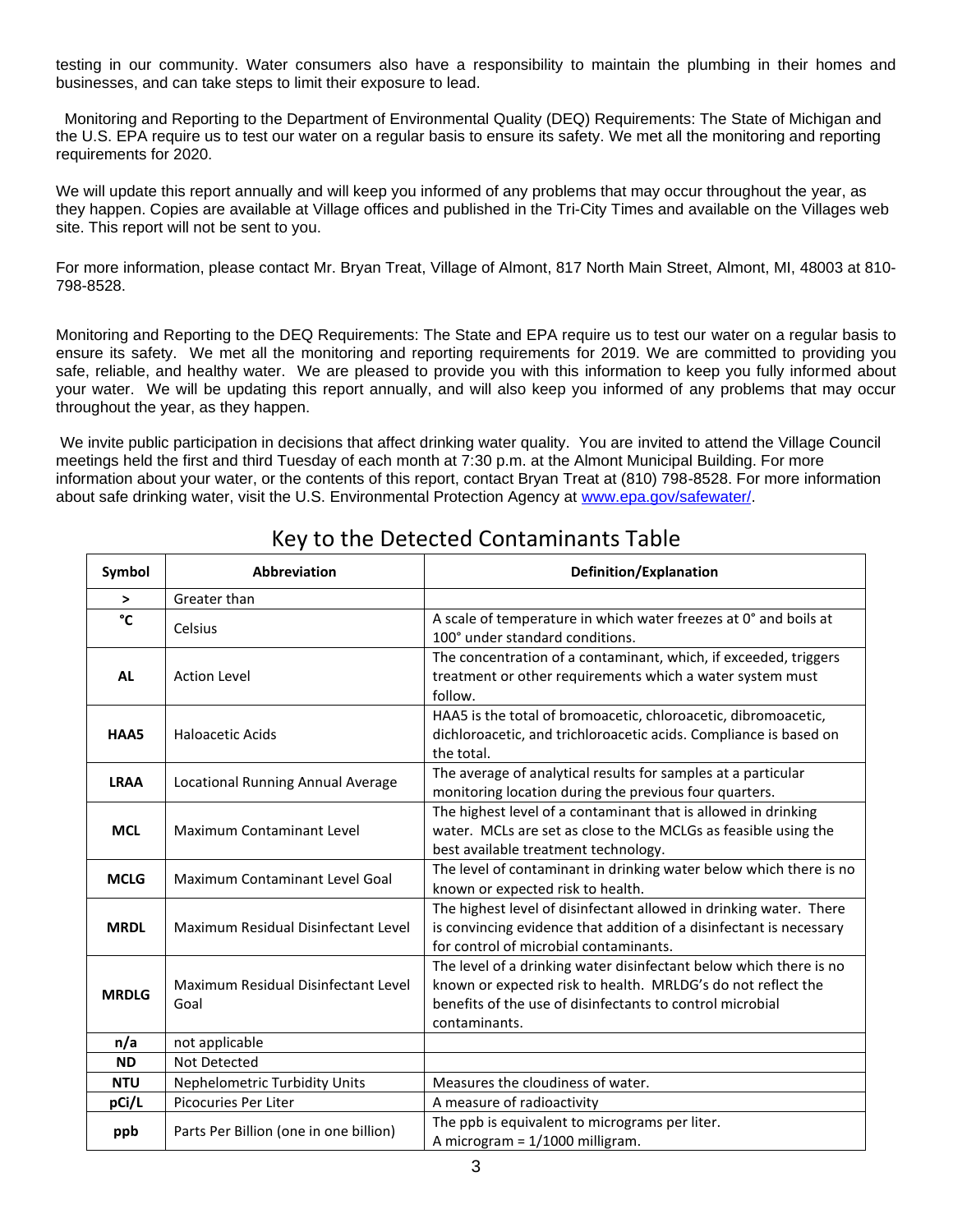| ppm         | Parts Per Million (one in one million) | The ppm is equivalent to milligrams per liter.<br>A milligram = $1/1000$ gram.                                                                     |
|-------------|----------------------------------------|----------------------------------------------------------------------------------------------------------------------------------------------------|
| <b>RAA</b>  | <b>Running Annual Average</b>          | The average of analytical results for all samples during the<br>previous four quarters.                                                            |
| ТΤ          | <b>Treatment Technique</b>             | A required process intended to reduce the level of a contaminant<br>in drinking water.                                                             |
| <b>TTHM</b> | <b>Total Trihalomethanes</b>           | Total Trihalomethanes is the sum of chloroform,<br>bromodichloromethane, dibromoochloromethane and<br>bromoform. Compliance is based on the total. |
| umhos       | <b>Micromhos</b>                       | Measure of electrical conductance of water                                                                                                         |

## 2020 Lake Huron Regulated Detected Contaminants Table

| 2020 Inorganic Chemicals - Annual Monitoring at Plant Finished Tap |                            |             |                                      |                                       |                                            |                                     |                  |                                                                                                                                     |  |  |  |  |
|--------------------------------------------------------------------|----------------------------|-------------|--------------------------------------|---------------------------------------|--------------------------------------------|-------------------------------------|------------------|-------------------------------------------------------------------------------------------------------------------------------------|--|--|--|--|
| <b>Regulated</b><br><b>Contaminant</b>                             | <b>Test</b><br><b>Date</b> | <b>Unit</b> | <b>Health</b><br>Goal<br><b>MCLG</b> | <b>Allowed</b><br>Level<br><b>MCL</b> | <b>Highest</b><br>Level<br><b>Detected</b> | <b>Range of</b><br><b>Detection</b> | <b>Violation</b> | <b>Major Sources in Drinking Water</b>                                                                                              |  |  |  |  |
| <b>Fluoride</b>                                                    | 3-10-2020                  | ppm         | 4                                    | 4                                     | 0.72                                       | n/a                                 | no               | Erosion of natural deposit; Water<br>additive, which promotes strong teeth;<br>Discharge from fertilizer and aluminum<br>factories. |  |  |  |  |
| <b>Nitrate</b>                                                     | 3-10-2020                  | ppm         | 10                                   | 10                                    | 0.30                                       | n/a                                 | no               | Runoff from fertilizer use; Leaching<br>from septic tanks, sewage; Erosion of<br>natural deposits.                                  |  |  |  |  |
| <b>Barium</b>                                                      | $5 - 16 - 17$              | ppm         | 2                                    | $\mathcal{P}$                         | 0.01                                       | n/a                                 | no               | Discharge of drilling wastes: Discharge<br>from metal refineries; Erosion of<br>natural deposits.                                   |  |  |  |  |

| 2020 Disinfection Residual - Monitoring in the Distribution System |                            |             |                                       |                             |                            |                                                                          |    |                                         |  |  |  |  |
|--------------------------------------------------------------------|----------------------------|-------------|---------------------------------------|-----------------------------|----------------------------|--------------------------------------------------------------------------|----|-----------------------------------------|--|--|--|--|
| <b>Regulated</b><br><b>Contaminant</b>                             | <b>Test</b><br><b>Date</b> | <b>Unit</b> | <b>Health</b><br>Goal<br><b>MRDLG</b> | <b>Level</b><br><b>MRDL</b> | <b>Level</b><br><b>RAA</b> | Allowed Highest Range of<br><b>Quarterly Violation</b><br><b>Results</b> |    | <b>Major Sources in Drinking Water</b>  |  |  |  |  |
| <b>Total Chlorine Residual</b>                                     | 2020                       | ppm         | 4                                     | 4                           | 0.77                       | 0.70-0.85                                                                | no | Water additive used to control microbes |  |  |  |  |

| 2020 Disinfection By-Products - Stage 2 Disinfection By-Products Monitoring in the Distribution System |                     |             |                                      |                            |                                                |                                                                 |    |                                           |  |  |  |  |
|--------------------------------------------------------------------------------------------------------|---------------------|-------------|--------------------------------------|----------------------------|------------------------------------------------|-----------------------------------------------------------------|----|-------------------------------------------|--|--|--|--|
| <b>Regulated</b><br><b>Contaminant</b>                                                                 | Test<br><b>Date</b> | <b>Unit</b> | <b>Health</b><br>Goal<br><b>MCLG</b> | <b>Level</b><br><b>MCL</b> | <b>Allowed Highest</b><br>Level<br><b>LRAA</b> | <b>Range of</b><br><b>Quarterly Violation</b><br><b>Results</b> |    | <b>Major Sources in Drinking Water</b>    |  |  |  |  |
| (TTHM)<br><b>Total Trihalomethanes</b>                                                                 | 2020                | ppb         | n/a                                  | 80                         | .0229                                          | n/a                                                             | no | By-product of drinking water chlorination |  |  |  |  |
| (HAA5)<br><b>Haloacetic Acids</b>                                                                      | 2020                | ppb         | n/a                                  | 60                         | <b>ND</b>                                      | n/a                                                             | no | By-product of drinking water chlorination |  |  |  |  |

| 2020 Turbidity - Monitored Every 4 Hours at the Plant Finished Water Tap                                                                                                                                                                                                                                                                           |                                                                                        |                    |                                        |  |  |  |  |  |  |  |
|----------------------------------------------------------------------------------------------------------------------------------------------------------------------------------------------------------------------------------------------------------------------------------------------------------------------------------------------------|----------------------------------------------------------------------------------------|--------------------|----------------------------------------|--|--|--|--|--|--|--|
| <b>Highest Single</b><br><b>Measurement Cannot</b><br><b>Exceed 1 NTU</b>                                                                                                                                                                                                                                                                          | <b>Lowest Monthly % of Samples Meeting</b><br>Turbidity Limit of 0.3 NTU (minimum 95%) | <b>Violation</b> I | <b>Major Sources in Drinking Water</b> |  |  |  |  |  |  |  |
| <b>0.10 NTU</b>                                                                                                                                                                                                                                                                                                                                    | 100%                                                                                   | no                 | Soil Runoff                            |  |  |  |  |  |  |  |
| Turbidity has no health effects. However, turbidity can interfere with disinfection and provide a medium for microbial<br>growth. Turbidity may indicate the presence of disease-causing organisms. These organisms include bacteria, viruses,<br>and parasites that can cause symptoms such as nausea, cramps, diarrhea and associated headaches. |                                                                                        |                    |                                        |  |  |  |  |  |  |  |

**Regulated Contaminant | Treatment Technique | Typical Source of Contaminant**